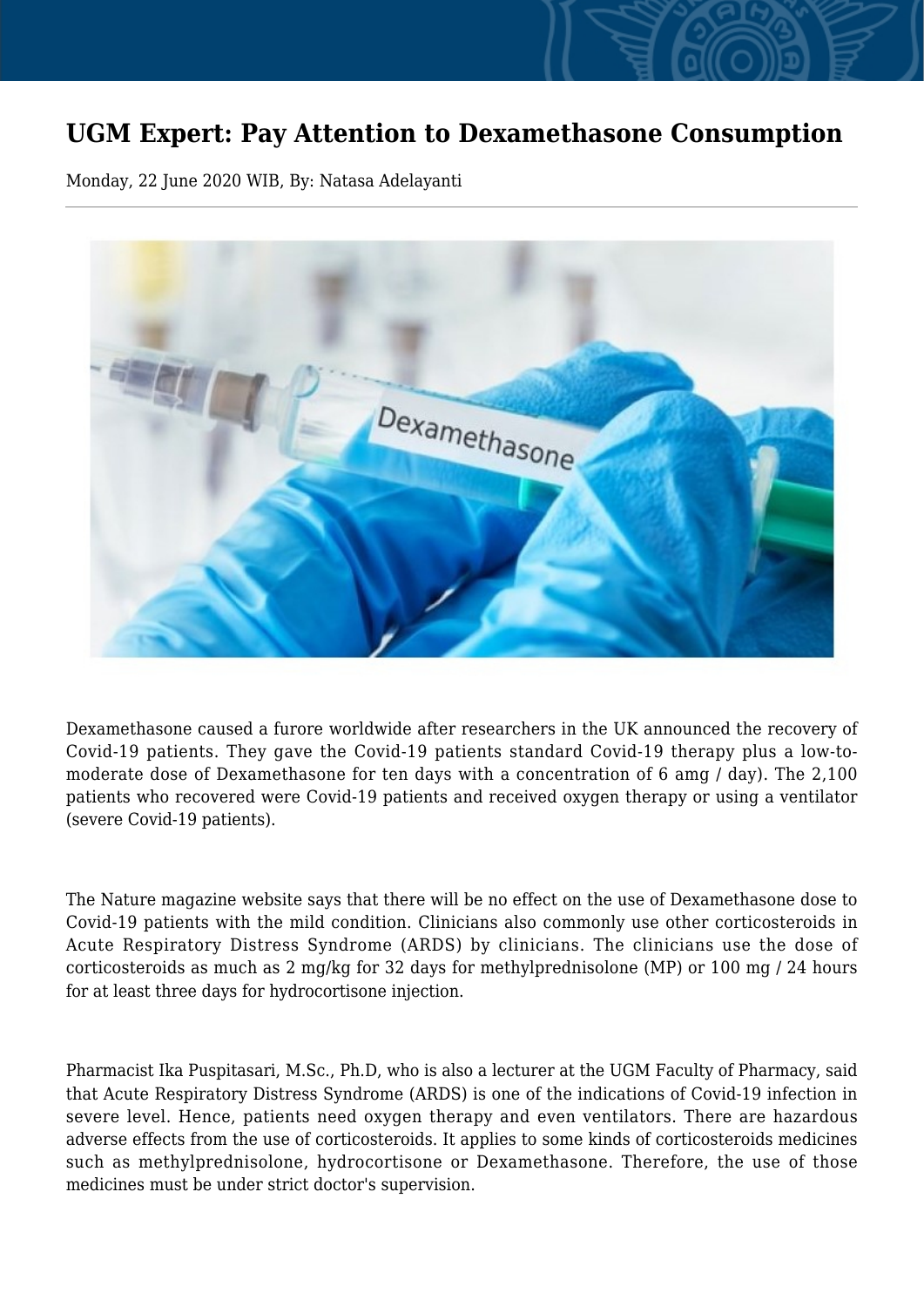According to him, Dexamethasone is a hard drug of corticosteroids which has used for long in handling allergies and autoimmune diseases. The examples of autoimmune diseases are rheumatism and systemic lupus erythematosus (LES), cancer, pain and nausea, vomiting after surgery, adrenal insufficiency (Addison's disease), and Cushing's syndrome. Besides, Dexamethasone has a powerful anti-inflammatory effect because it can inhibit the enzyme phospholipase. It plays a role in inflammation and inhibits the release of vasoactive and chemoattraction factors. Other factors play a role in inflammation, namely interleukin (IL-1, IL-2, IL-3, IL-6) and TNF-α.

"Dexamethasone is also often misused. People sometimes added it to traditional herbal medicine for aching rheumatic pain without calculating the dose of Dexamethasone so that the community knows it as a sufficient herbal ache. Some herbs are illegal because they endanger the public and prohibited from selling," she explained at the UGM Campus on Monday (6/22).

Ika explained the review of the fate of drugs in the body showed corticosteroids lasted long in the body, specifically Dexamethasone is much longer, namely up to 54 hours. Therefore, the use of Dexamethasone should be monitored by doctors considering that the adverse effects that occur are precarious.

"Adverse effects that occur in the use of Dexamethasone occur due to the effects they have, namely metabolic and catabolic effects on bones, muscles, connective tissue, nerves, digestive tract, growth and lungs," she said.

There are quite severe adverse effects that are often experienced by corticosteroid users, including Dexamethasone if used in the long term or large doses. Among the organ systems, bones experience loss and muscular disorders—the digestive tract such as inflammation of the stomach, inflammation of the pancreas, and fatty liver.

Besides, it can also result in decreased immune function, hypertension, heart rhythm disorders, plaque buildup in the heart, glaucoma and cataracts. Also affects the growth of many feathers, skin atrophy, zits, accumulation of fatty tissue on the shoulders and face, diabetes, weight gain, reproductive hormone disorders, insomnia, mental disorders, memory and emotional disorders.

Given the hazardous adverse effects, Ika said, doctors must closely monitor the use of Dexamethasone. The public is advised not to buy Dexamethasone without a doctor's prescription. This appeal was out due to the current condition reveals that dexamethasone tablets and injections have been sold online through online shopping sites.

For the treatment of Covid-19, she continued, clinicians gave Dexamethasone for only Covid-19